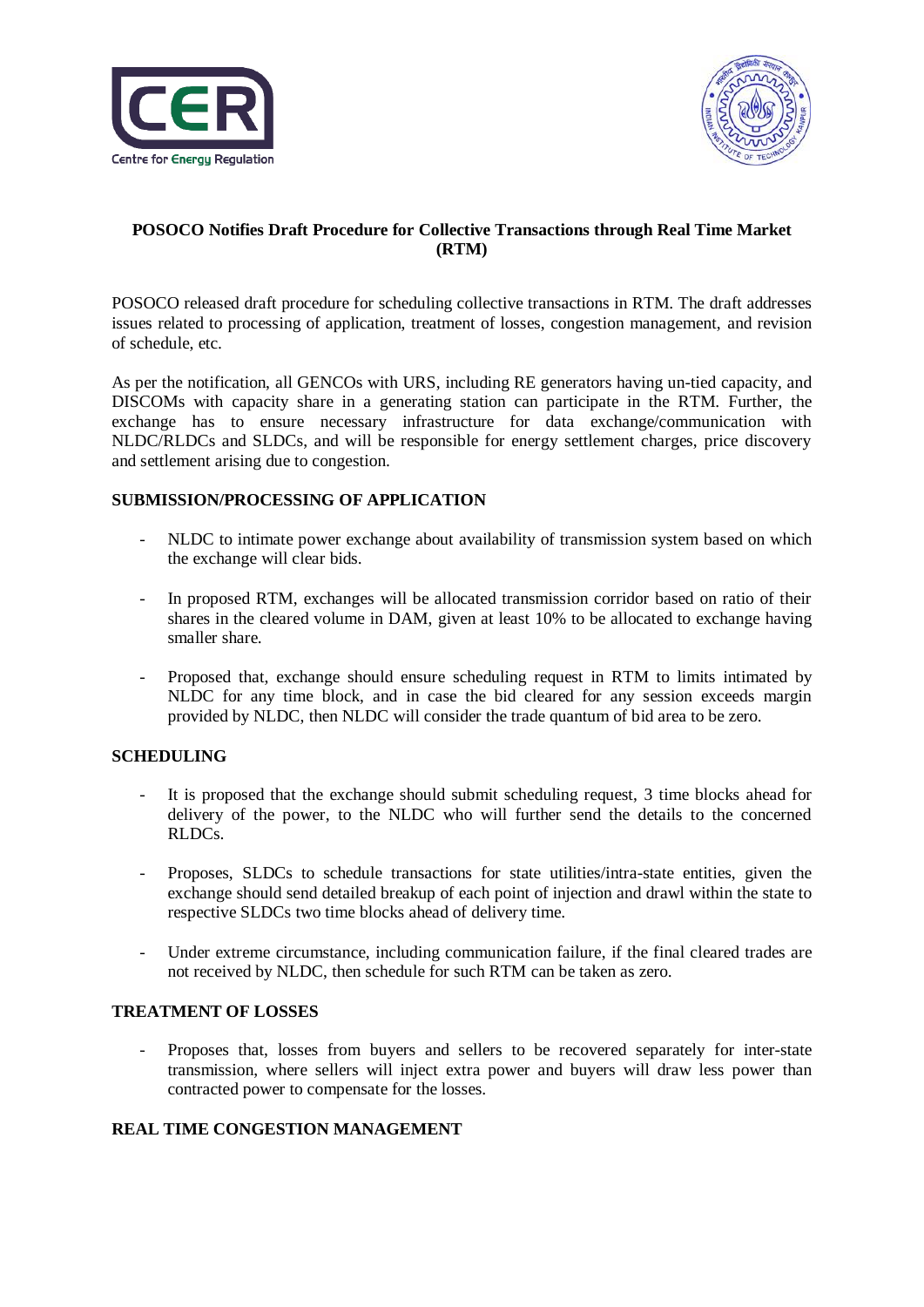



- In extreme event of curtailment due to transmission constraints and threat to grid security, short term transaction to be curtailed first, followed by medium and long-term.
- Short-term bilateral transaction to be curtailed first followed by transaction through exchanges in which first day ahead transactions to be curtailed followed by real time transactions.
- In case of curtailment, transmission charges to be paid on pro rata basis, but there will be no revision in operating charges.

### **REVISION OF SCHEDULE**

- ISGS are allowed to participate in RTM, and revision in schedule in odd/even time blocks will become effective from  $7<sup>th</sup>/8<sup>th</sup>$  time block.
- Wind/Solar generators can participate in RTM, given their schedules through DAM and RTM should not be revised.
- A generator participating in DAM and RTM cannot revise its schedule in case of forced outage of units, but will have option to purchase power though RTM.

### **COMMERCIAL CONDITIONS**

- Proposed short- term open access charges for transaction in RTM (payable to NLDCs by the exchange): -
	- Non‐refundable processing fee of ₹ 5000/day.
	- NLDC operating charges at ₹ 1/MWh by each successful buyer and seller, capped at maximum ₹ 200/day.
- Proposed short-term open access charges for transaction in RTM for intra-state transmission system (payable to SLDCs by the exchange): -
	- The intra-state entities to pay transmission charges as per orders of respective ERC or  $\bar{\tau}$ 80/MWh.
	- SLDC operating charges as per ERC orders or  $\bar{\tau}$  1000 per day.
- Participant generators under section 62 will share the net gains with the DISCOM in 50:50 subject to a ceiling of 7 paisa/kWh to the generator and the balance to the beneficiary.

## **TREATMENT IN CASE OF DEFAULT IN PAYMENT**

- In case of default in payment to NLDC/RLDC/SLDC, the NLDC may suspend the scheduling of transaction and can terminate the already scheduled transaction and may not entertain any application of that exchange in future, until the default is cured. The exchange is also expected to pay a simple interest of 0.04 % for each day of default.

#### **Please find the document [here.](https://posoco.in/download/draft-procedure-of-real-time-market-rtm-for-stakeholder-consultation/?wpdmdl=27895)**

#### **CER Opinion**